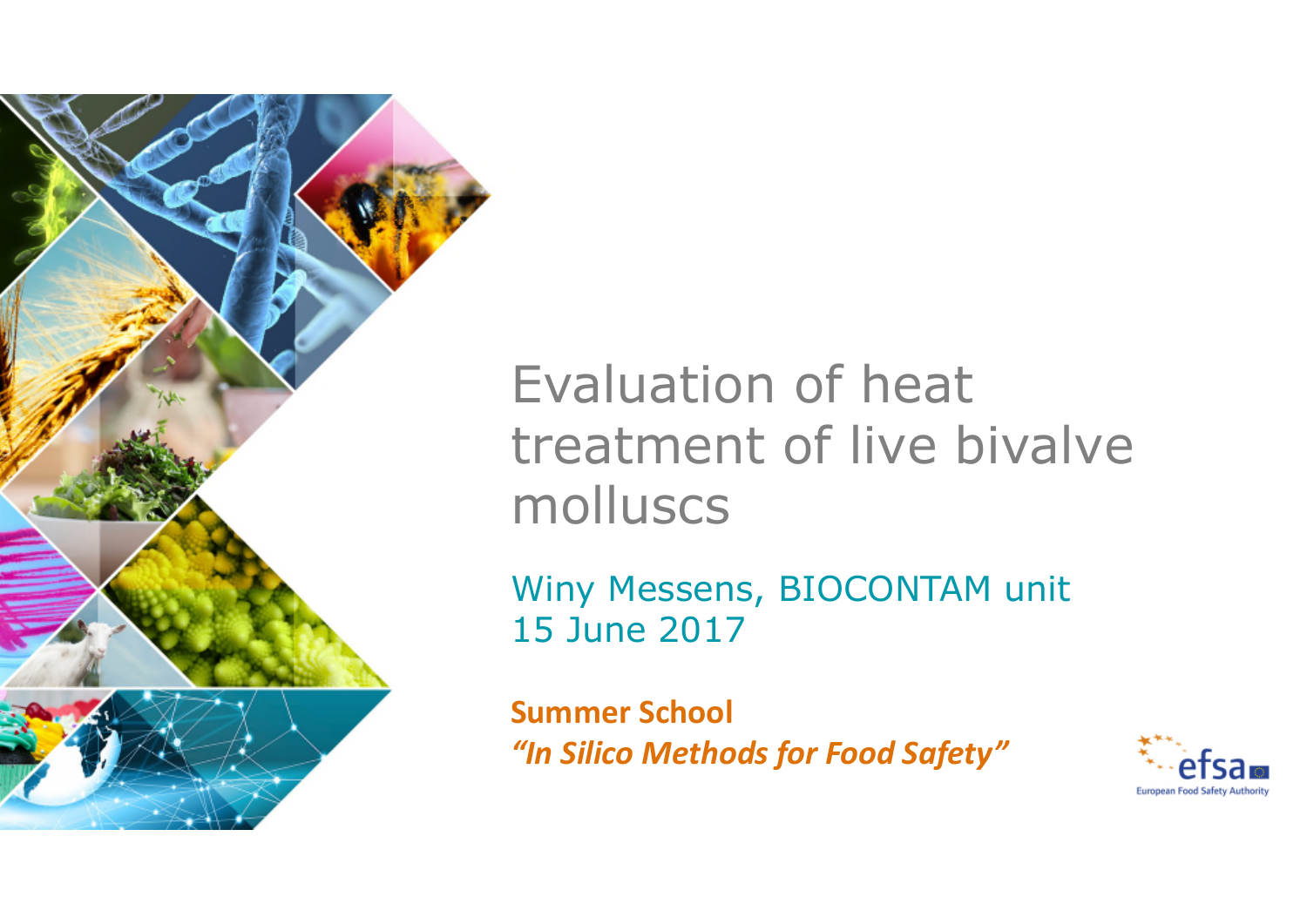

# **THE MANDATE**

- $\blacksquare$  Full title: Evaluation of heat treatments, different from those currently established in the EU legislation that could be applied to live bivalve molluscs from B and C production areas, that have not been submitted to purification or relaying, in order to eliminate pathogenic micro-organisms
- Request for a Scientific opinion (Art. 29)
- Requestor: European Commission



#### **EUROPEAN COMMISSION** DIRECTORATE-GENERAL FOR HEALTH AND EDDD SAFETY

**Nenuty Director General for the Food Chain** 



Brussels. SANCO/G4/PCA/is(2015)

Dear Mr Url.

Subject: Request for a scientific opinion on the evaluation of heat treatments, different from those currently established in the EU legislation that could be applied to live bivalve molluses from B and C production areas, that have not been submitted to purification or relaving, in order to eliminate pathogenic microorganisms.

The current EU rules (Chapter II of Section VII of Annex III to Regulation 853/2004) state that live bivalve molluses from B and C production areas that have not been submitted for purification or relaving may be sent to a processing establishment, where they must undergo treatment to eliminate pathogenic micro-organisms.

It seems that, at least for certain species (clams, scallops) the imposed treatments, if correctly applied, alter the organoleptic qualities of the final products, with the consequence that it is very difficult to place those products on the market.

Please find enclosed a request including the background and terms of reference for an EFSA scientific opinion.

In accordance with Article 29 (1) (a) of Regulation (EC) No  $178/2002'$ . EFSA is requested to evaluate, in the light of the current EU and international rules, different temperature-time conditions from those currently established in the EU legislation, that could be applied to live bivalve molluses from B and C production areas that have not been submitted for purification or relaying in order to eliminate pathogenic micro-organisms.

We would request EFSA to finalise its scientific assessment by 31 December 2015.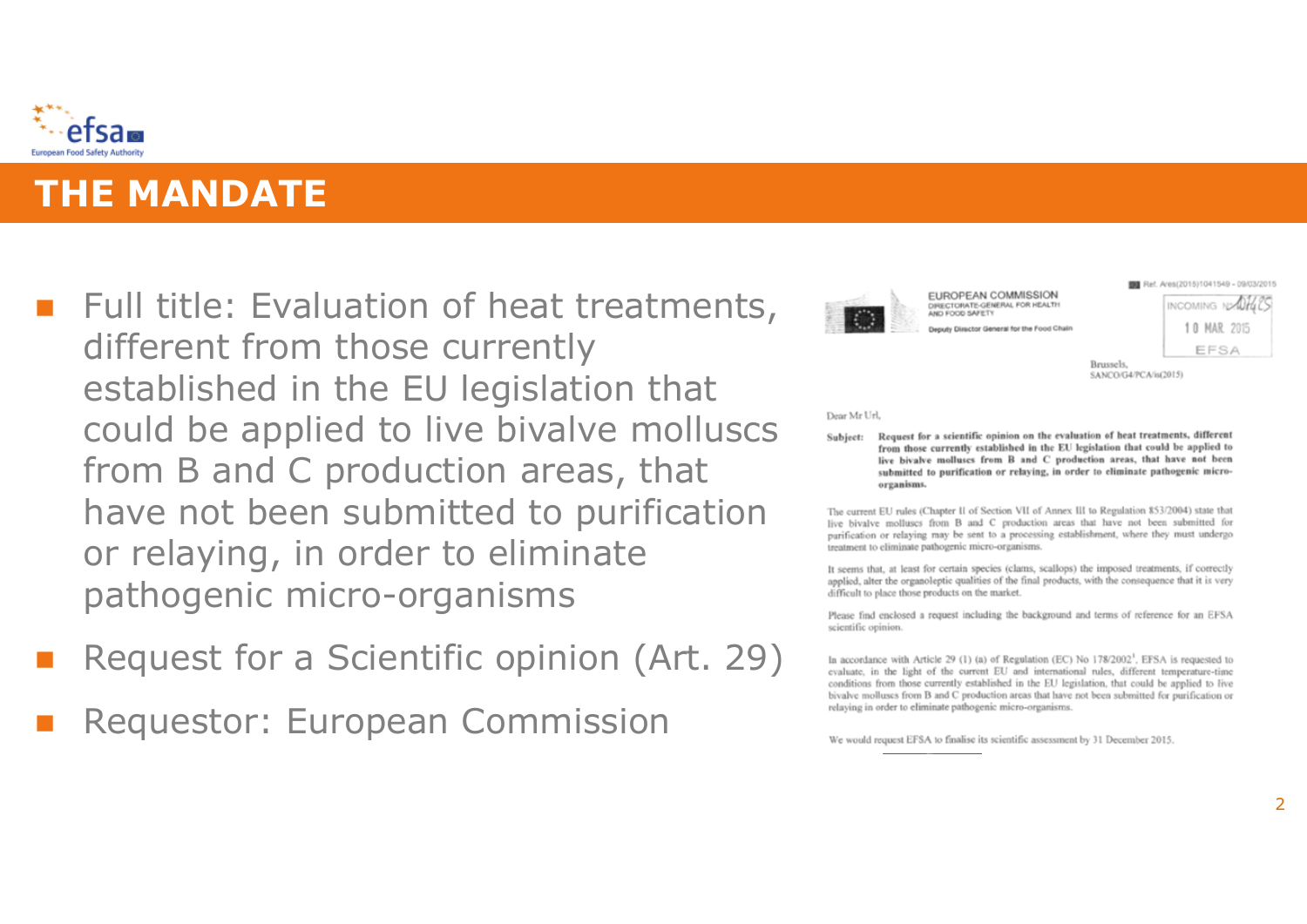

- live bivalve molluscs from B and C production areas that have not been submitted for purification or relaying may be sent to a processing establishment, where they must undergo treatment to eliminate pathogenic micro-organisms [Current EU rules: Chapter II of Section VII of Annex III to Regulation 853/2004]
- **n** the treatments have been imposed to ensure the elimination of pathogenic micro-organisms, in particular Norovirus (NoV)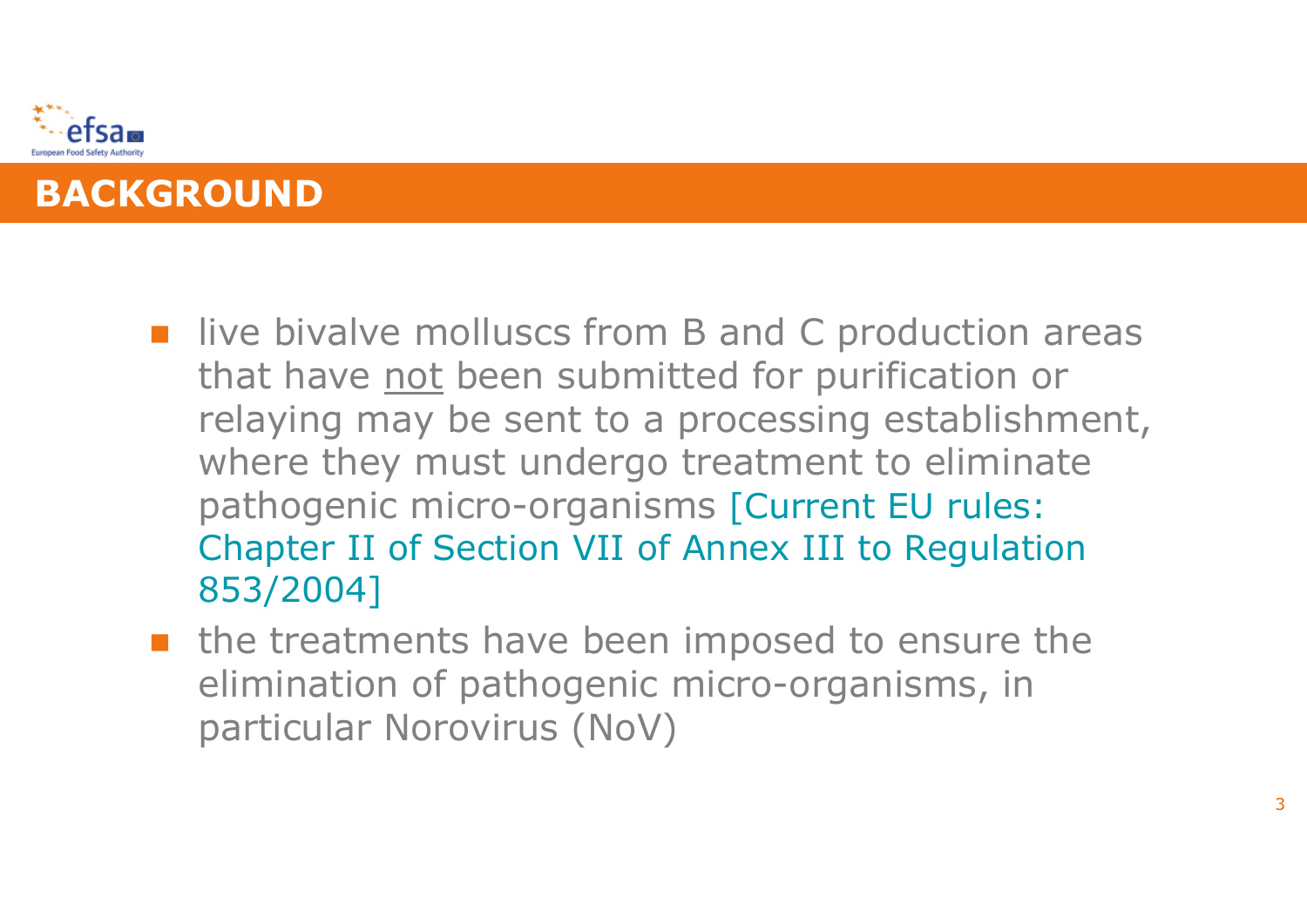

- The permitted treatment methods are:
	- **sterilisation in hermetically sealed containers**
	- **heat treatments involving:** 
		- **n** immersion in boiling water for the period required to raise the internal temp of the mollusc flesh to ≥90˚C and maintenance of this temp for  $\geq 90$  s;
		- cooking for 3-5 min in an enclosed space where the temp is 120-160˚C and the pressure is 2-5 kg/cm2, followed by shelling and freezing of the flesh to a core temp of –20˚C
		- **Exterming under pressure in an enclosed space satisfying** the requirements relating to cooking time and the internal temp of the mollusc flesh mentioned under (i).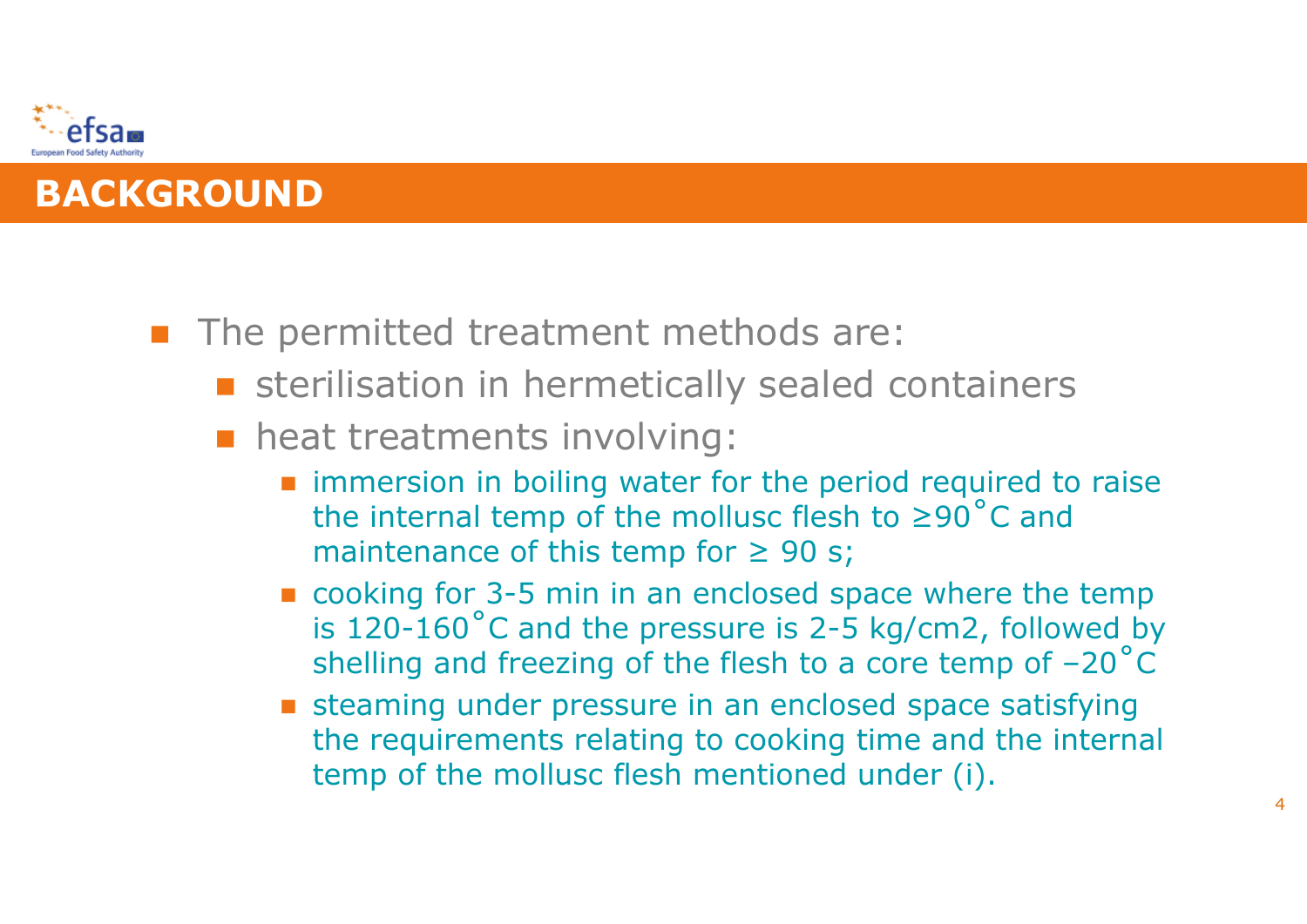



■ At least for certain species (clams, scallops) the imposed treatments alter the organoleptic qualities of the final products, with the consequence that it is very difficult to place those products on the market

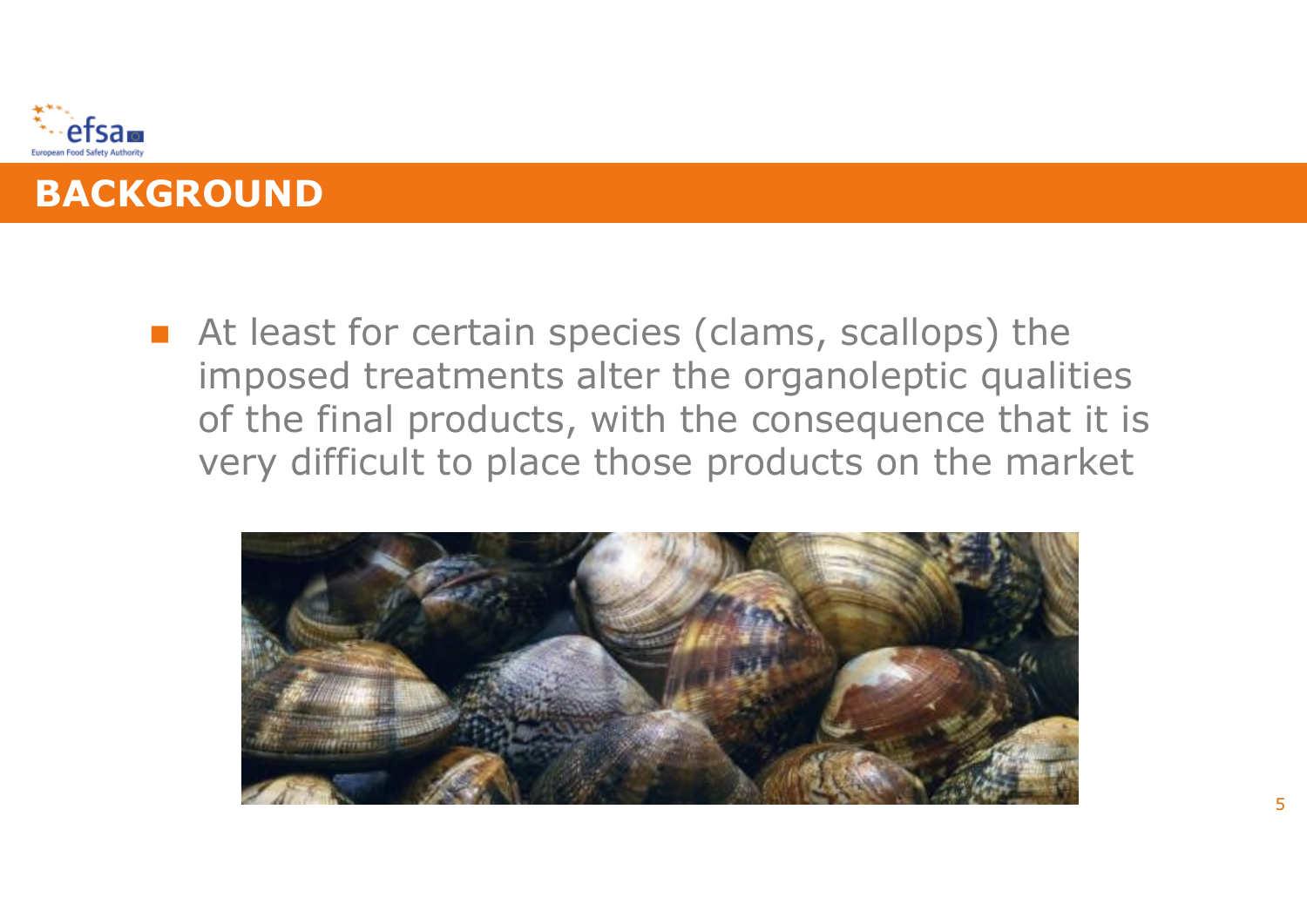

# **TERMS OF REFERENCE (TORS)**

To evaluate, in the light of the current EU and international rules, different temperature-time conditions from those currently established in the EU legislation, that could be applied to live bivalve molluscs from B and C production areas that have not been submitted for purification or relaying in order to eliminate pathogenic micro-organisms

Heat treatment of relevance  $\geq 90^{\circ}$ C for  $\geq 90$  s in the mollusc flesh

#### Bivalve molluscs

- **all molluscs consumed in the EU** 
	- all types of molluscs/production areas together

6

#### Pathogenic micro-organisms

- focus on thermal inactivation of viruses
- heat treatments not aimed at eliminating bacterial spores
- phycotoxin outside the remit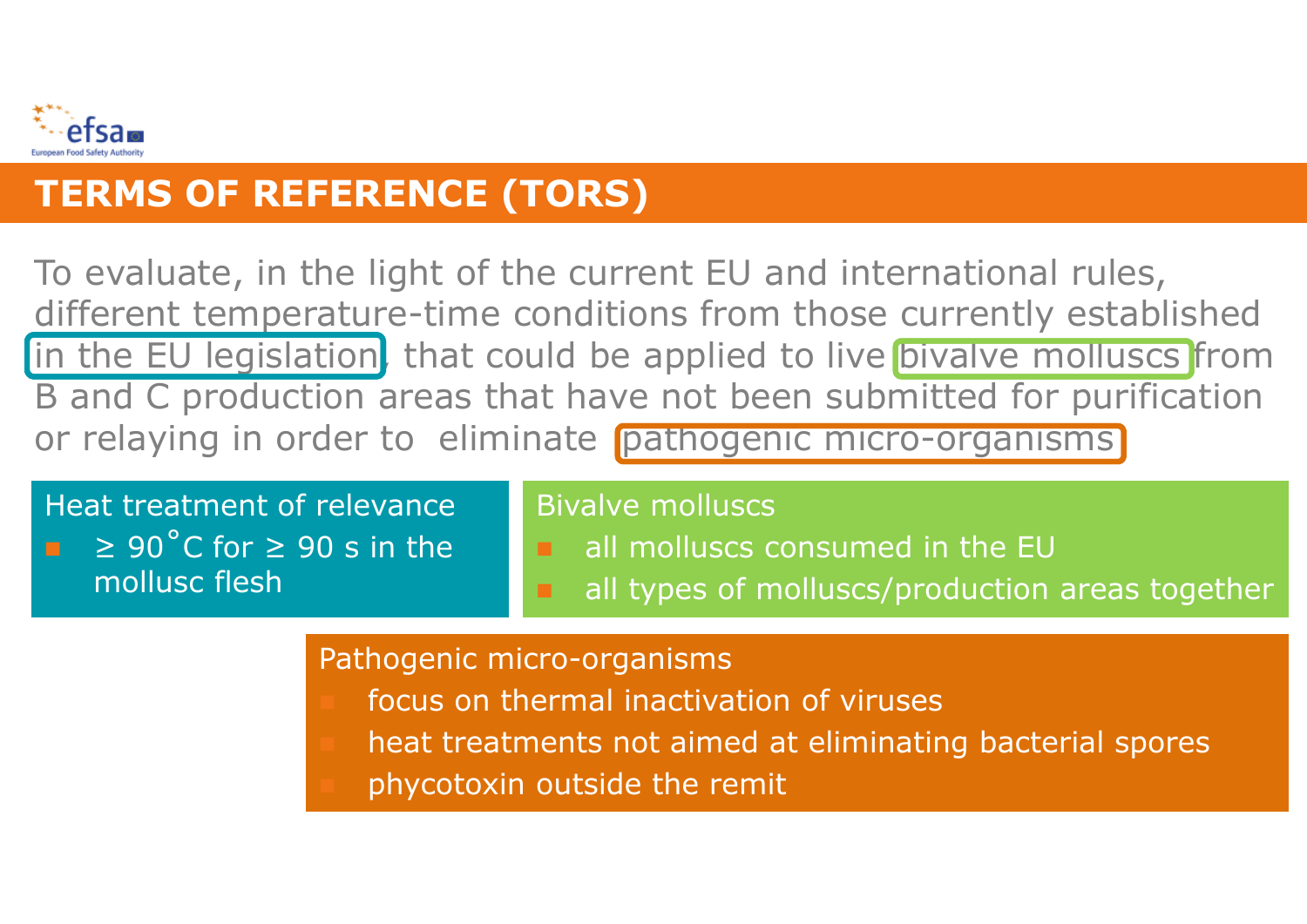

# **HAZARD IDENTIFICATION**

**to list the key viral hazards associated with** consumption of live and processed bivalve molluscs

 $\rightarrow$  the most important viral hazards associated with the consumption of bivalve molluscs are **NoV and HAV** acquired from human faecal pollution of production areas

**to be used for the selection of the hazards in the** analysis

 $\rightarrow$  **HAV** was most appropriate for further evaluation because NoV is not effectively culturable and data on surrogates may not be representative in evaluating thermal resistance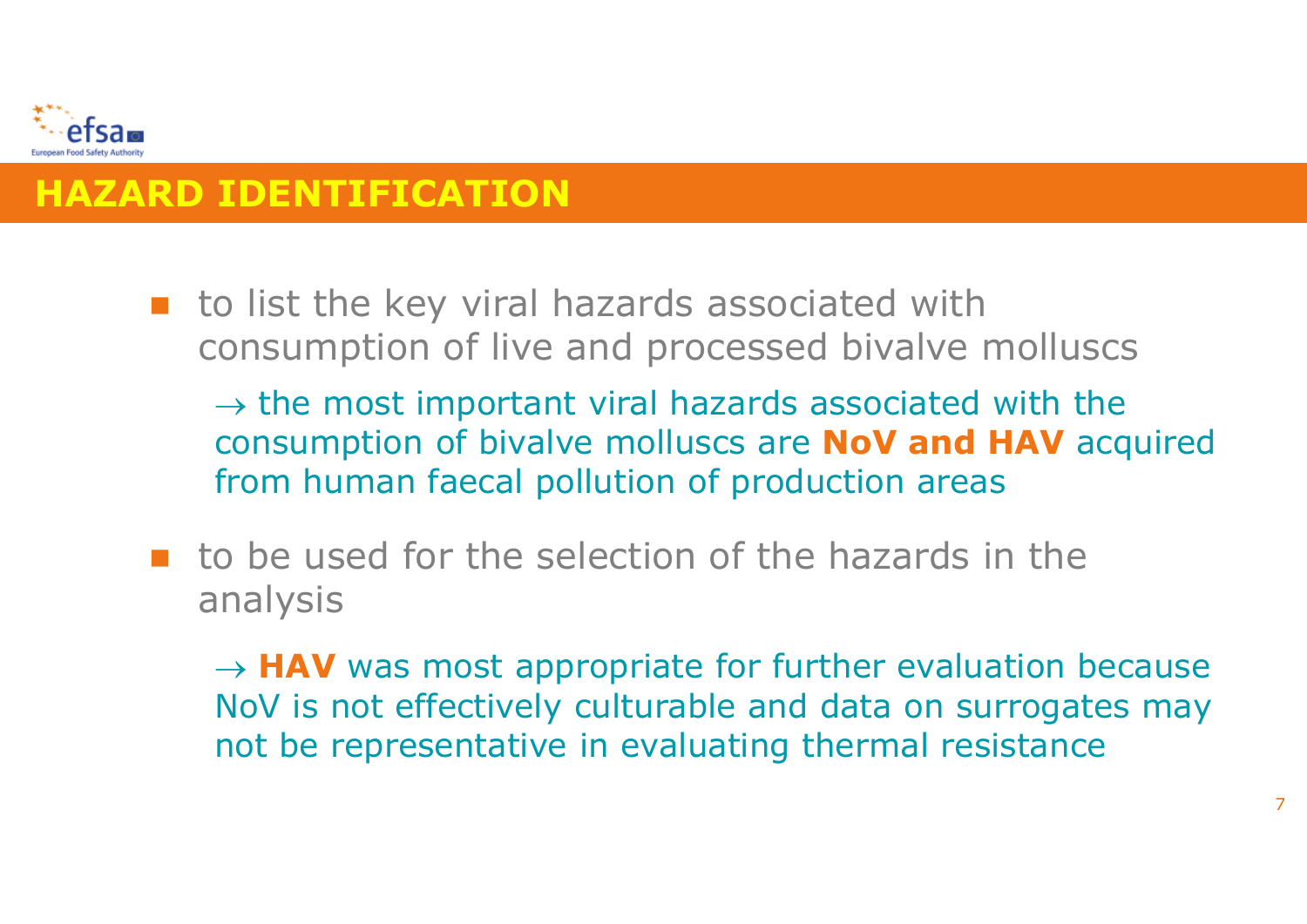

# **Development of the HAV model**

- Data:
	- **HAV** inactivation data in mollusc matrices during isothermal heat treatment
	- Set of criteria for relevance checking, e.g. mollusc matrix, isothermal conditions
- **Two step-approach:** 
	- **step 1: to calculate D<sub>T</sub>-values**
	- **step 2: to estimate D<sub>90</sub> and z-value of the** secondary Bigelow model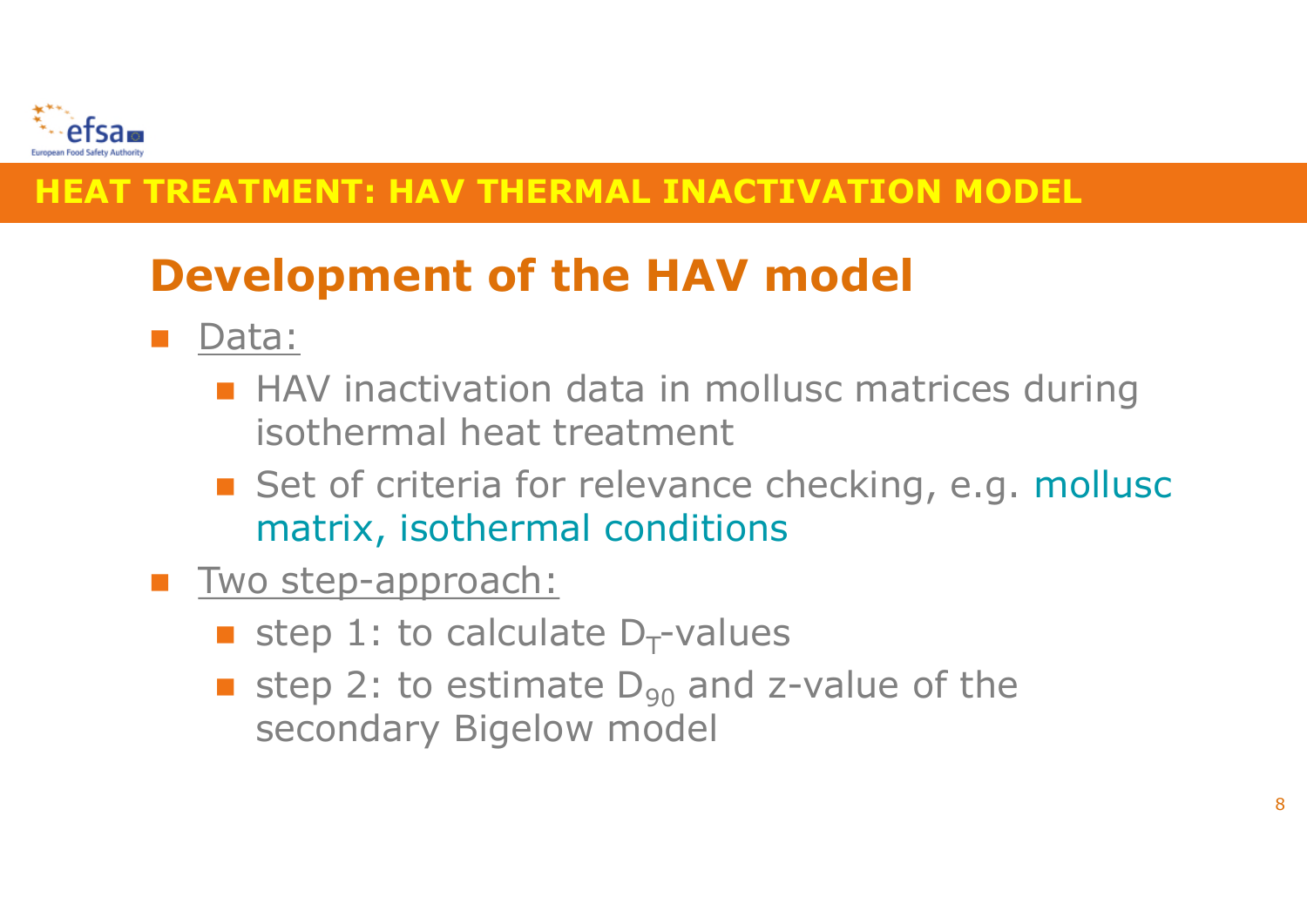

- Step 1:
	- $\blacksquare$  to calculate  $D_T$ -values
	- $\blacksquare$  15 D<sub>T</sub>-values obtained from six studies

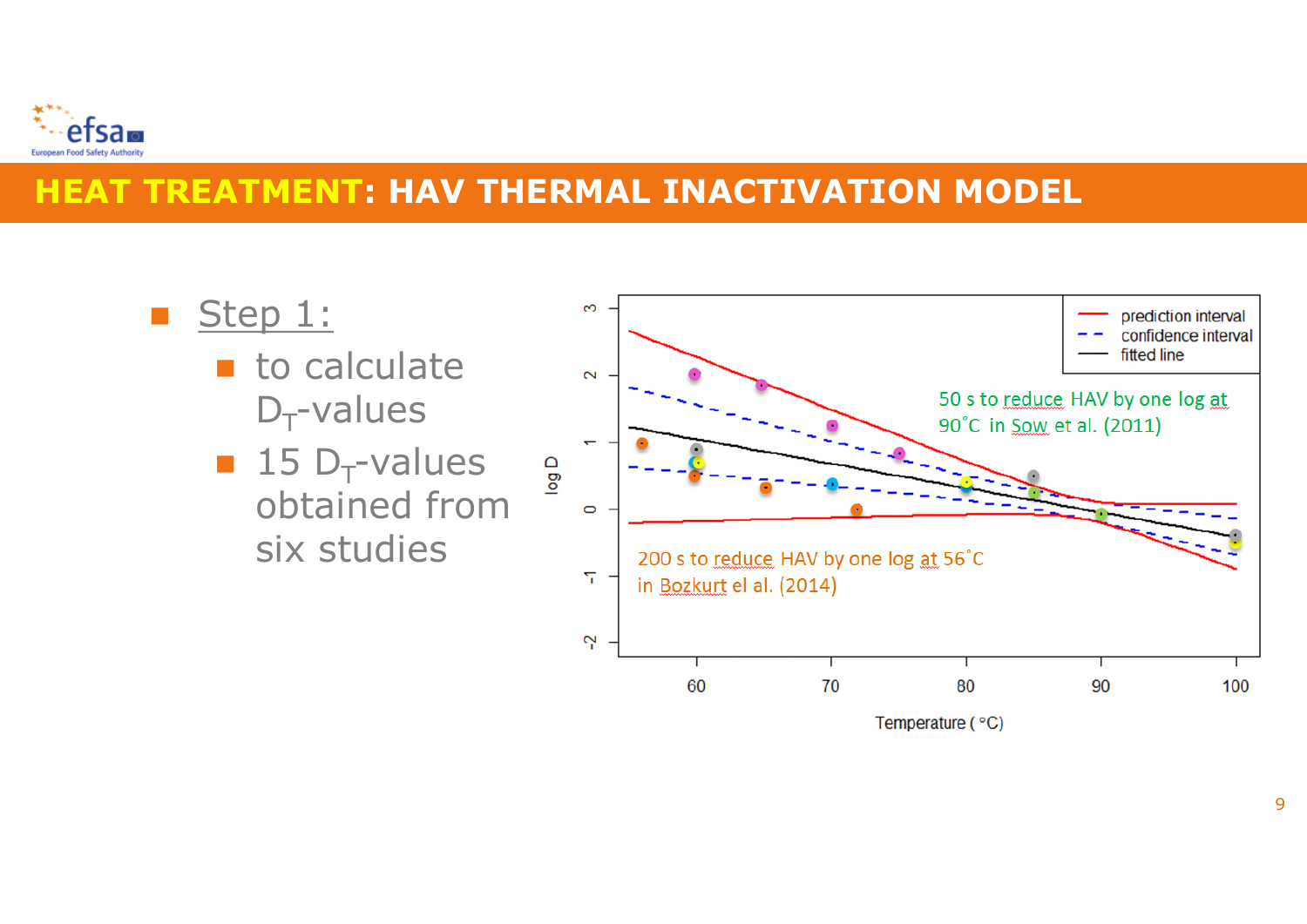

# Step 2:

- $\blacksquare$  to estimate  $D_{90}$  and zvalue of the secondary Bigelow model
- linear mixed effect model considering random effects of studies on both the intercept and the slope in equation

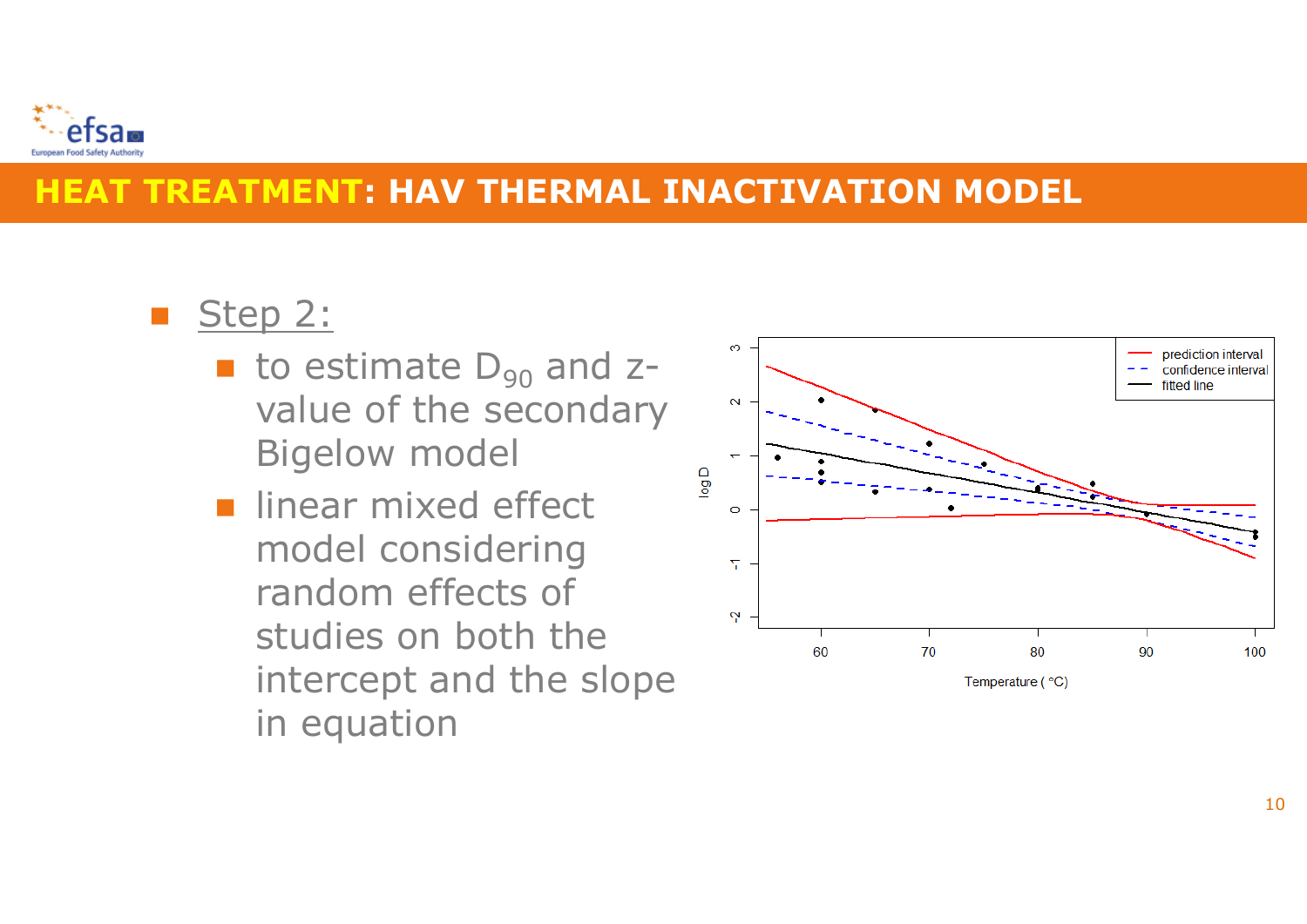

# Results:

- $\blacksquare$  the model estimated that it takes 0.9 min to reduce the HAV population by one log unit at 90<sup>°</sup>C (D<sub>90</sub> was −0.048; CI 0.6 to 1.3 min)
- **to obtain a one log change in this inactivation** rate would require a temperature change of 27.5˚C (z-value was 27.5˚C; CI 13.6 to 41.3˚C)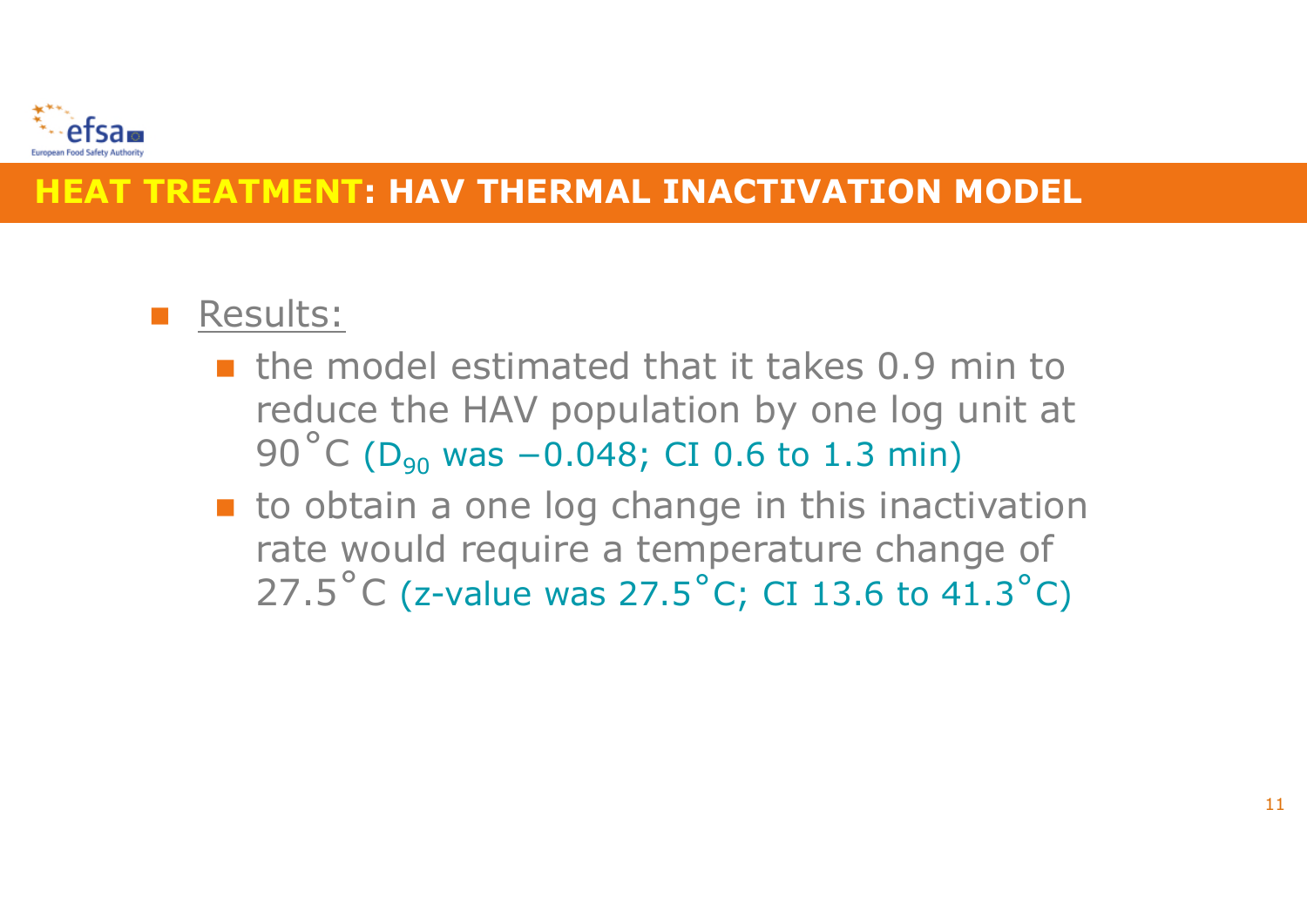

# **Evaluation (validation) of model**

- at non-isothermal conditions  $\rightarrow$  mean model predictions of the model generally under-predicted HAV inactivation
- **For NoV thermal inactivation**  $\rightarrow$  under the conditions and matrices studied HAV is generally more heat tolerant than surrogate viruses

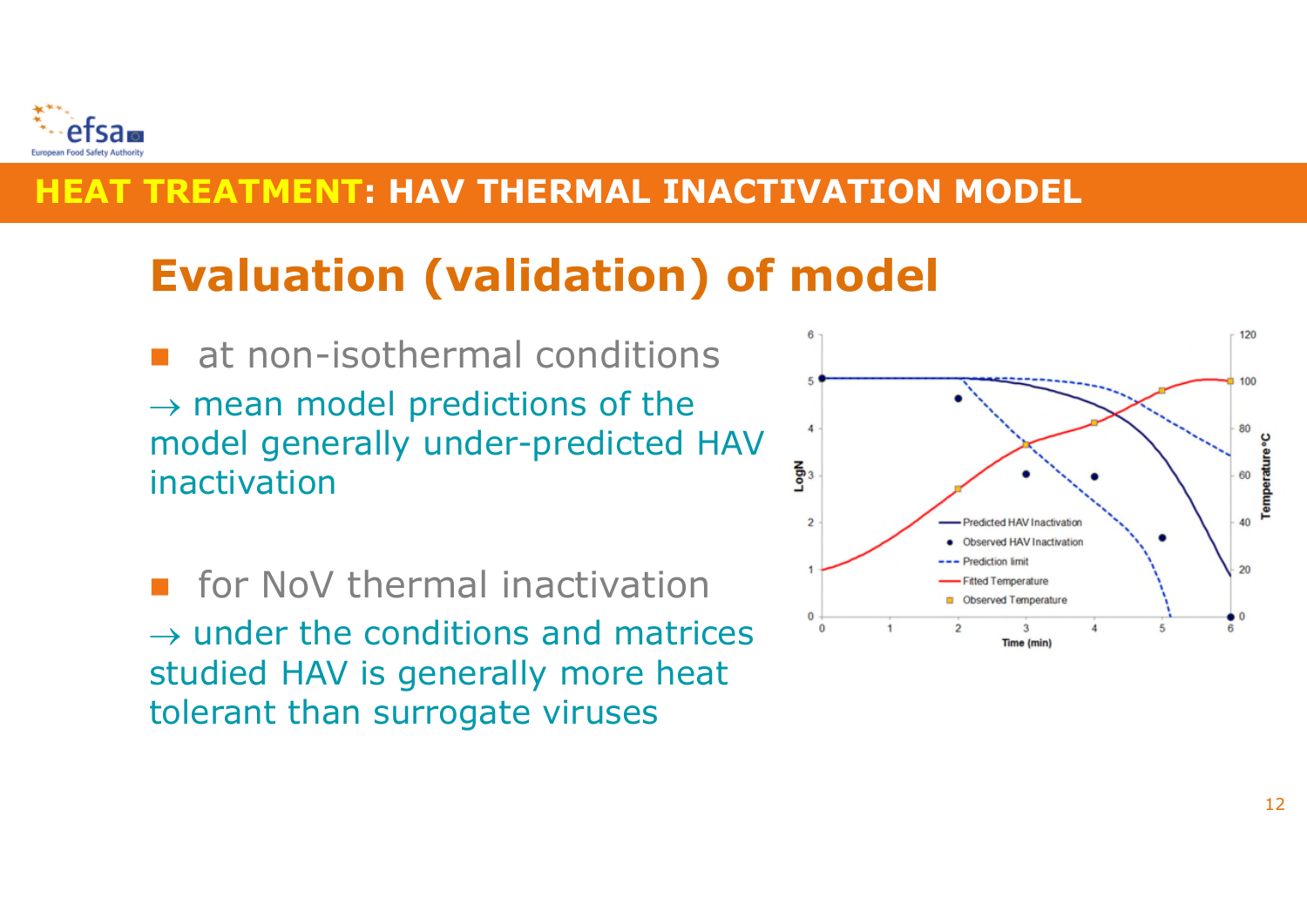

# **without heat-up and cool-down times**

- Aim: to identify **equivalent** time–temperature combinations to the 'notional' heat treatment of 90°C for 90 s without considering the effect of heatup and cool-down times on virus inactivation
	- **u** two thermal processes are considered equivalent only if they result in the same lethal effect
- 90°C for 90 s resulted in a predicted mean reduction of HAV of 1.67 log PFU/g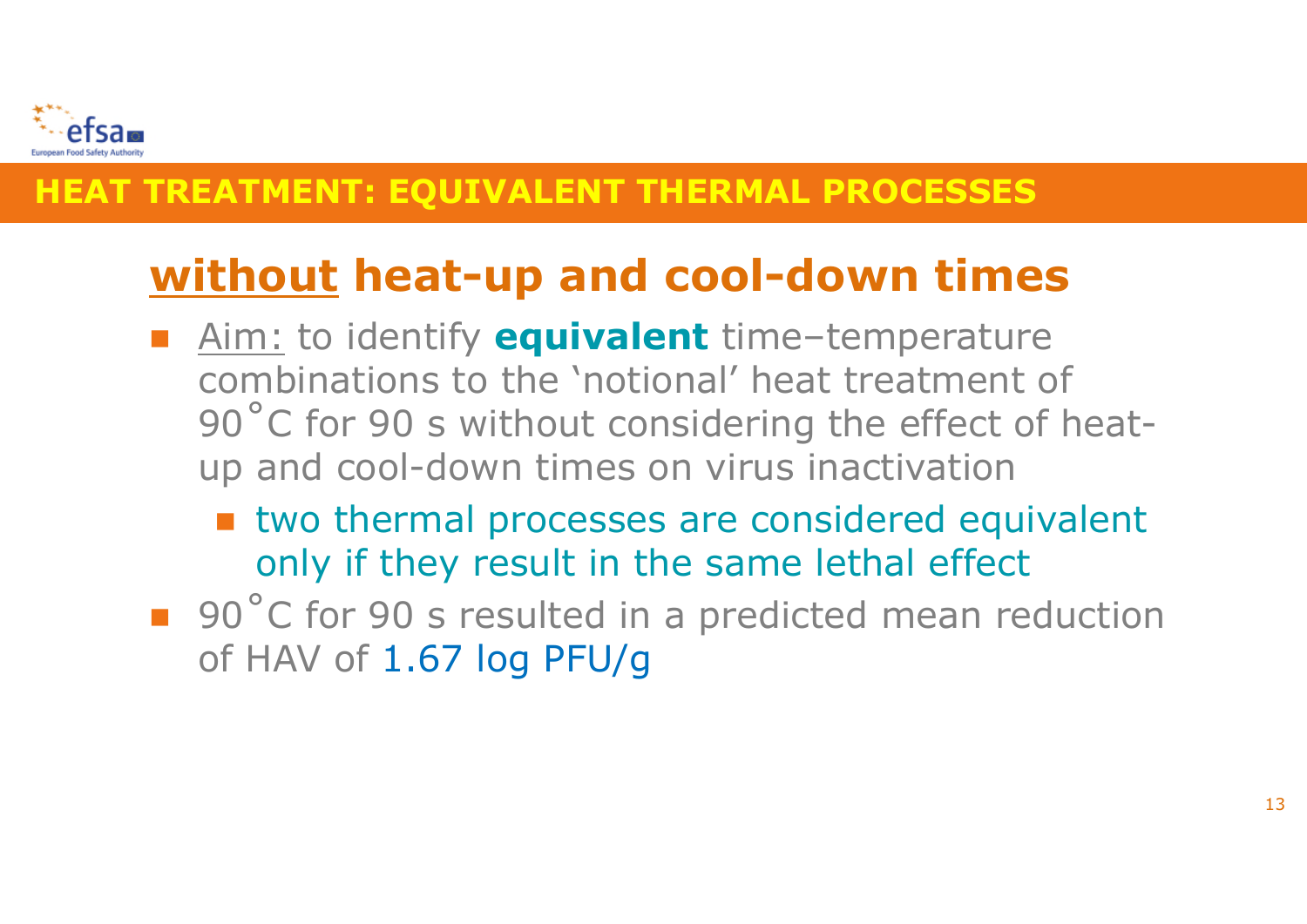



 Conclusions: Numerous time–temperature profiles are equivalent to the 'notional' profile of 90˚C for 90 s (without considering the effect of heat-up and cool-down times on virus inactivation)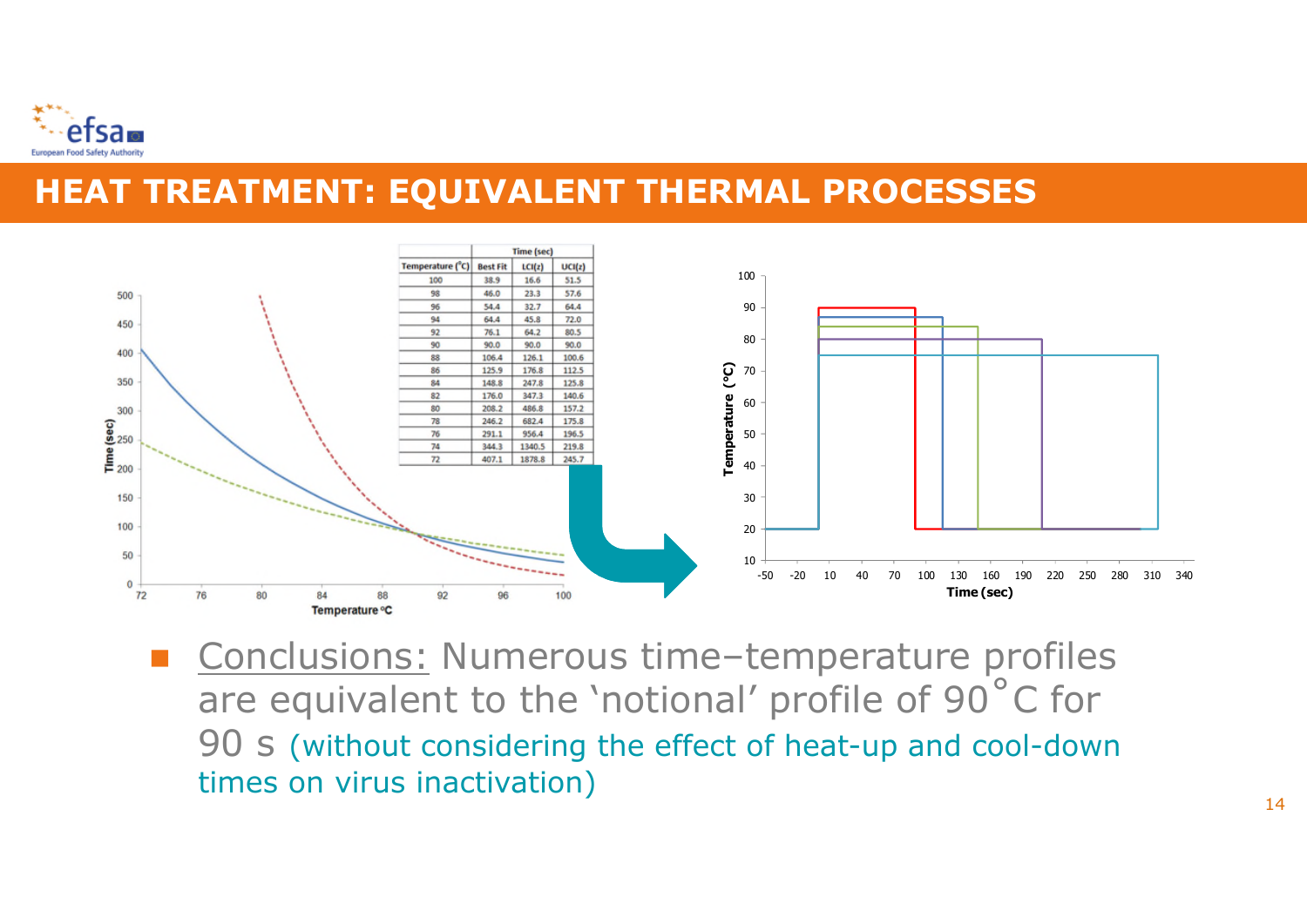

# **with heat-up and cool-down times**

- Aim: to predict the total HAV inactivation resulting from "realistic" heat processing time–temperature profiles in compliance with the 90˚C for 90 s process, but that differ in relation to the rates of temperature increase during heating and decrease during cooling
- **Method: the HAV thermal inactivation model was used** with considering the effect of heat-up and cool-down times on virus inactivation; heat processing time– temperature profiles
	- theoretical process including heat-up and cool-down times
	- industrial thermal (pressurized steam) processes of bivalve molluscs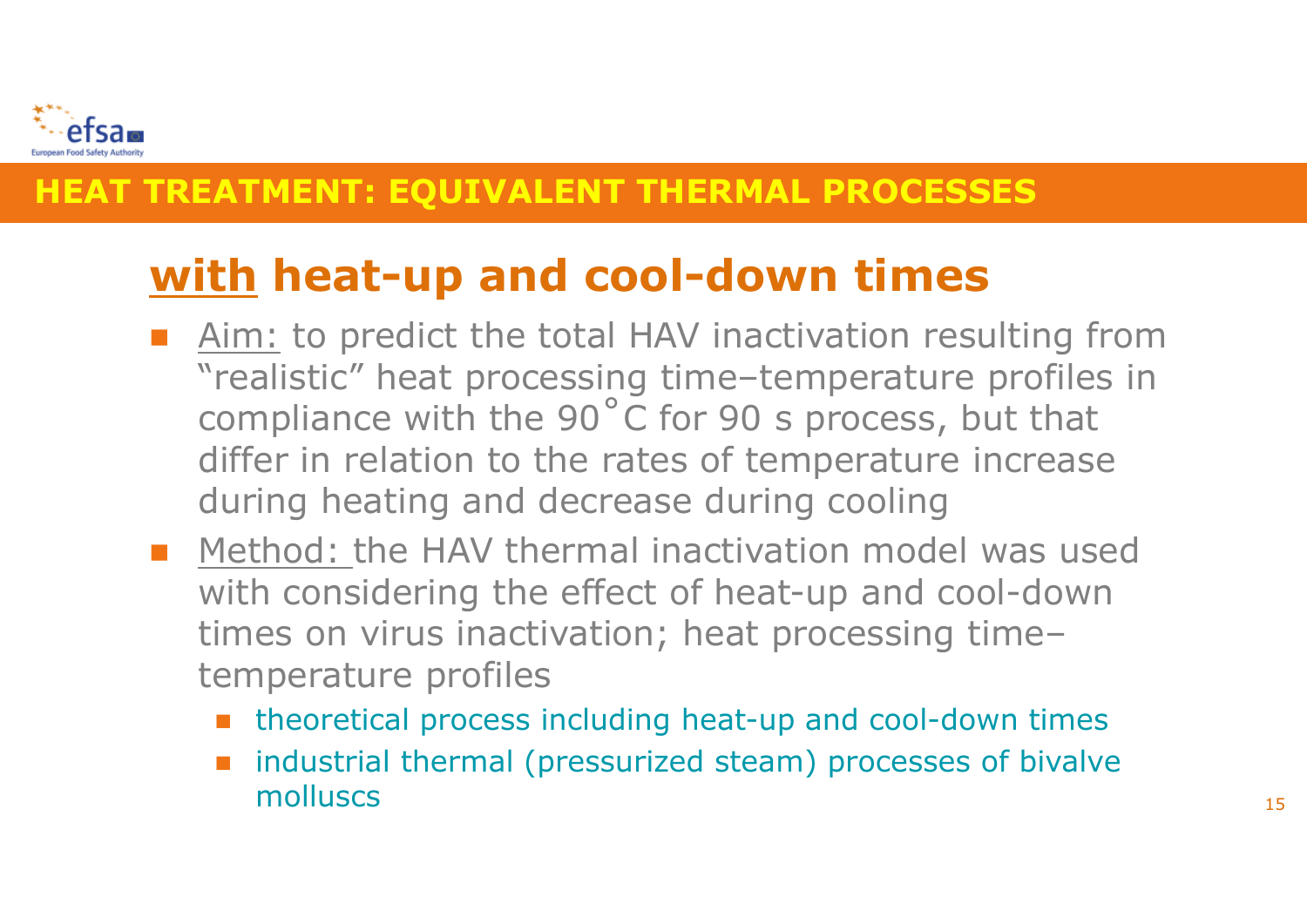

■ heat processing time–temperature profiles

- theoretical process including heat-up and cool-down times
- **n** industrial thermal (pressurized steam) processes of bivalve molluscs

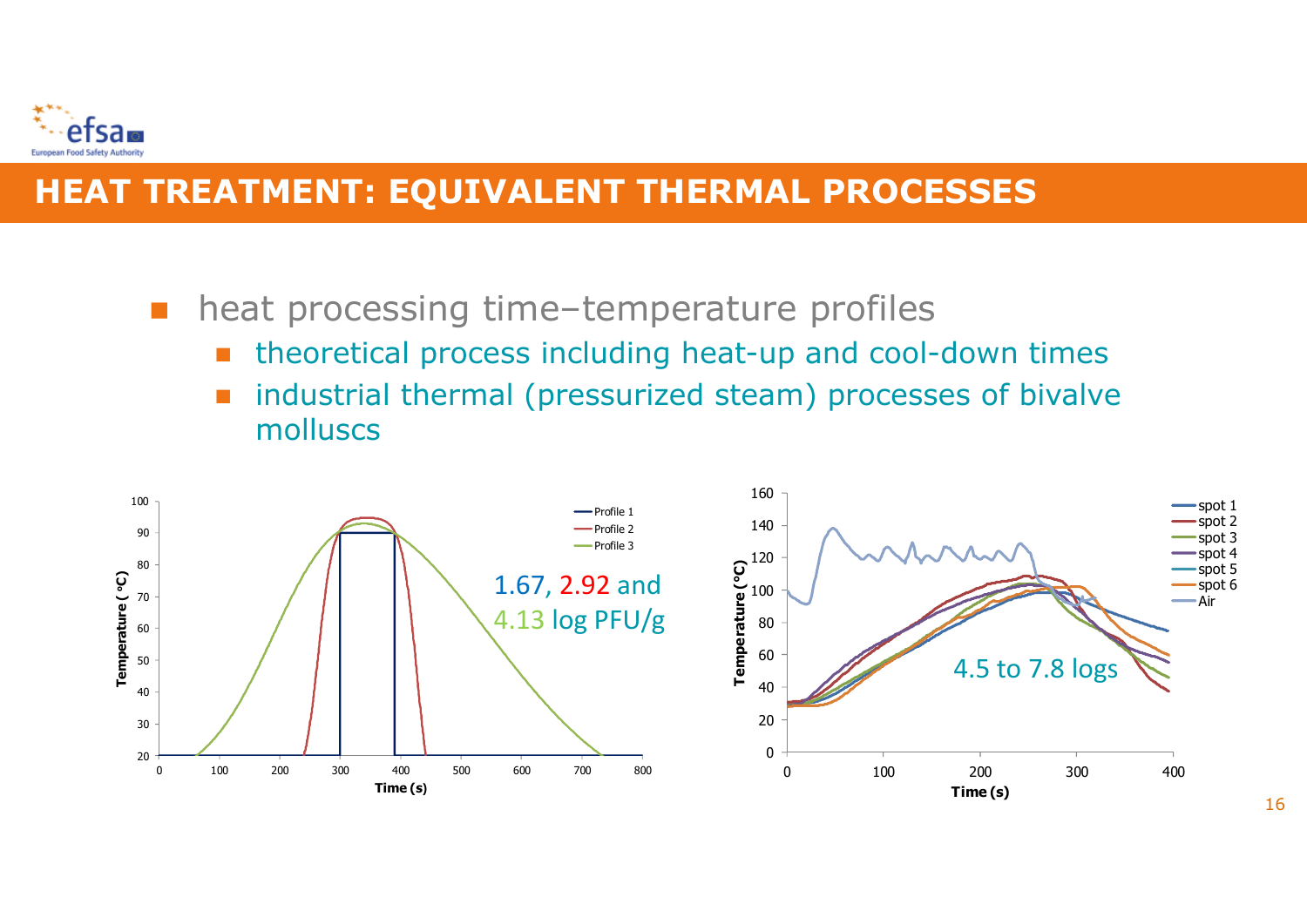

# **Conclusions:**

- Realistic 90°C for 90 s processes, can lead to significant variations in HAV log reduction depending on the process design
- **Number 20 Mileon** Considering equivalency of processes, these heat-up and cool-down times must be taken into account.
- A **PrC such as an F-value** which takes into account the whole time–temperature profile during heat treatment is a more appropriate requirement than a single time–temperature combination. The use of an Fvalue allows the food business operators (FBOs) to best balance product safety and quality.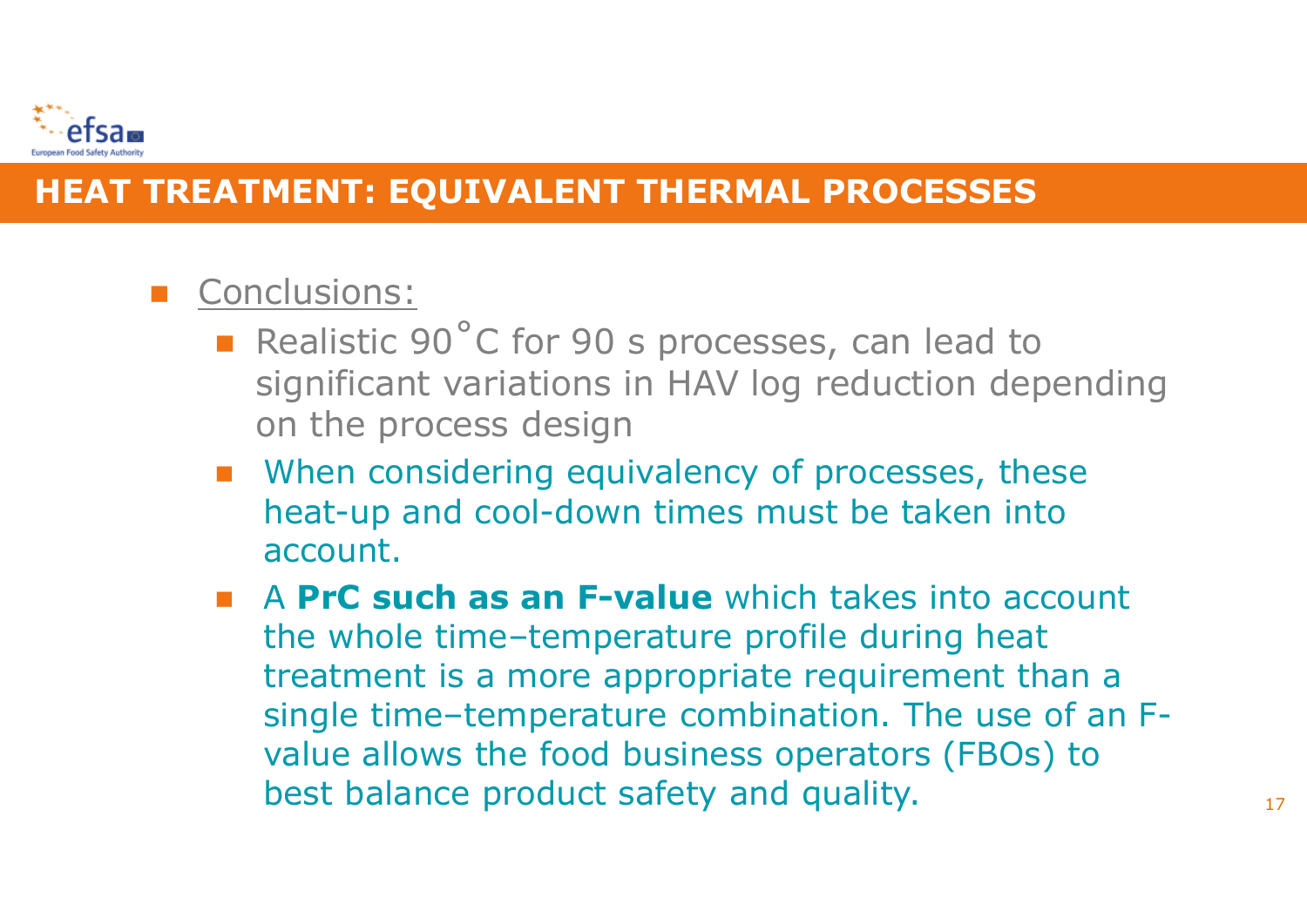

# **USEFUL INFORMATION!**

# **EFSA website**: www.efsa.europa.eu



# **Questions**

on this presentation: winy.messens@efsa.europa.eu

- biohaz@efsa.europa.eu

on EFSA activities: www.efsa.europa.eu/askefsa